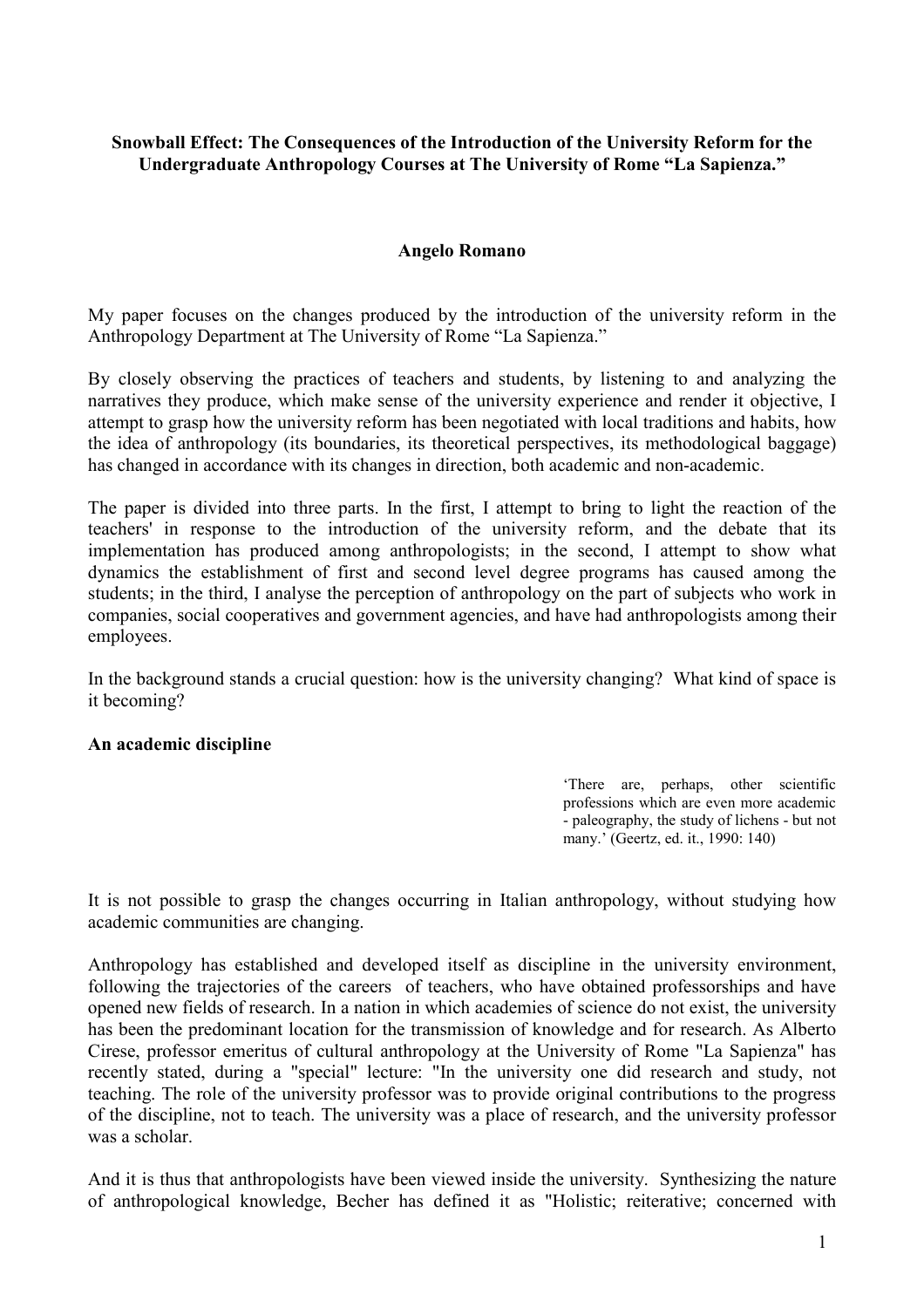particulars, qualities, complication; results in understanding/interpretation" (2001: 36) Among the social sciences and humanities, anthropology is located with the "soft-pure" disciplines (ibid:36). Given anthropology's strong link to the academic dimension, it is easy to imagine how the university reform has dramatically affected the scientific anthropological community. The reform has had a snowball effect, causing a series of chain reactions in the organization of relationships between teachers (who have had to plan a new organization: the degree programs); in the redefinition of the relationships between teachers and students<sup>1</sup>; in the creation of new dialogues with other disciplines; in the rethinking of their own study (between pure research and applied research); and in the conception of a new professional identity as an anthropologist, in the light of the opening to the world of work and the applied dimension of the discipline.

The implementation of the new directives has forced teachers for the first time to create an organic educational project, finalizing the choice of material and the space given to every subject matter, toward a preventive individuation of the cultural and professional objectives of the course. Every degree program is thus a project. But with how much autonomy?

Leafing through the guide for students of anthropology, on the fifth page we find the following table:



#### Schema della struttura organizzativa:

<sup>&</sup>lt;sup>1</sup> In 2007, in Rome alone, there were around 600 students enrolled in the first level degree and more than 200 enrolled in the second.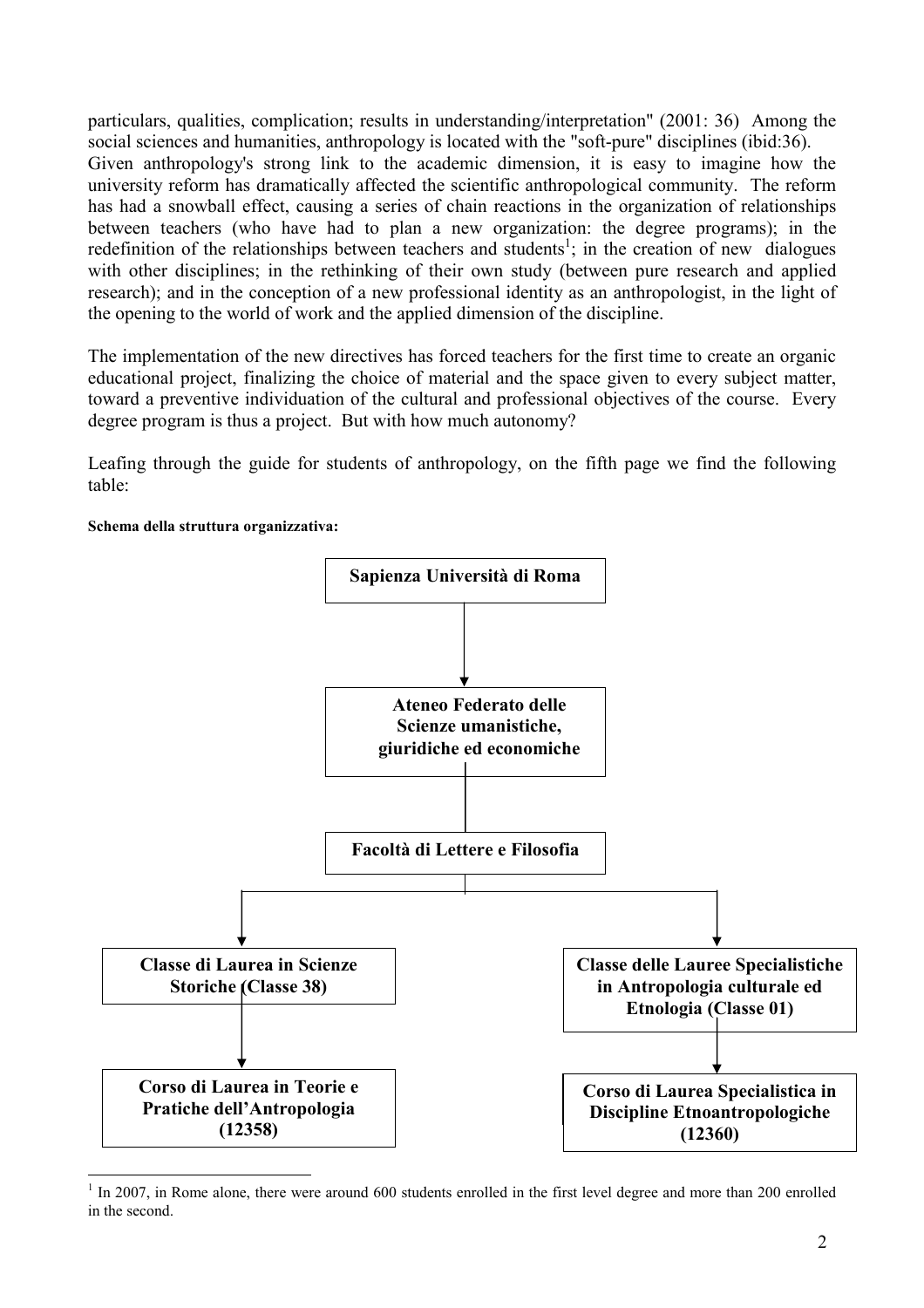As the table shows, every degree program has a five-digit ministerial code, which makes it identifiable inside the Faculty and refers to a larger family of degrees (the classes of degrees), together with other related degree programs. The degree classes are ministerial, while the degree programs instead are under a Faculty: in the case of anthropology, the Faculty of Letters and Philosophy. The University of Rome "La Sapienza," on the other hand, is divided into different "federated universities". The Faculty of Letters and Philosophy is under the "Ateneo Federato" of human, legal and economic sciences.

This page, which the students avoid to consult, and which consequently remains obscure to them, is indicative of the complexity of the Italian university system.

As Rizzi and Silvestri (1999) have laid out, the Italian university system is a group of teachers organized in Faculty with a ministry at their head. If we wish, therefore, to conceptualize the composition of the Italian university, we should think about a group of teachers, organized in Faculty, who make decisions inside the academic community, following the procedural norms of the Ministry (HIGH LEVEL), norms with which the local administrations (LOW LEVEL) must evaluate their compliance.

This system structurally promotes habitual practices which place the state and the ministry as the sole reference points of teachers who ask for help and intervention rather than thinking of an organic development of the reality of the university to which they belong.

This system is characterized by central governmental control and ample academic autonomy, in which the Ministry ratifies what the Faculty has decided. The Faculty is the structural node of the Italian university system, the "arena of conflict and negotiation, where the prize in play is disciplinary hegemony." (Vaira, 2008: 31).

In this context, the universities are configured as federations of disciplines characterized by asymmetric powers. Every Faculty is distinguished by the key disciplines through which it develops; by the number of teachers of every discipline, result of the evolution of the Faculty; by the number of full professors of every discipline, who guarantee, in correspondence with their numerousness, political weight and influence in decision making processes.

The Reform (decree 509/99) aimed to bypass this system founded on Faculty, giving more autonomous power to the atenei and to the degree programs. The idea was to pass from a vertical and bureaucratic system to a horizontal one, one founded on the construction of productive connections between atenei and territories ("learning regions" was a common phrase), and on the construction of interdisciplinary paths from below, among the degree programs.

Instead, the tortuous political path and the succession of different governments mitigated the innovative effects of the reform, restoring much power to the Faculty. The departments have been deprived of power, the degree programs, without research funds to manage, have had to create their institutional and scientific space inside the Faculty to which they belong.

In addition, the absence of a real debate inside the academic community and the parallel development of European initiatives (the Declaration of the Sorbonne, the Declaration and the Process of Bologna, the Declaration of Lisbon), have not allowed real preparation and involvement of academics in the process of reform. As Neave (2005) has said, political time prevailed over academic time.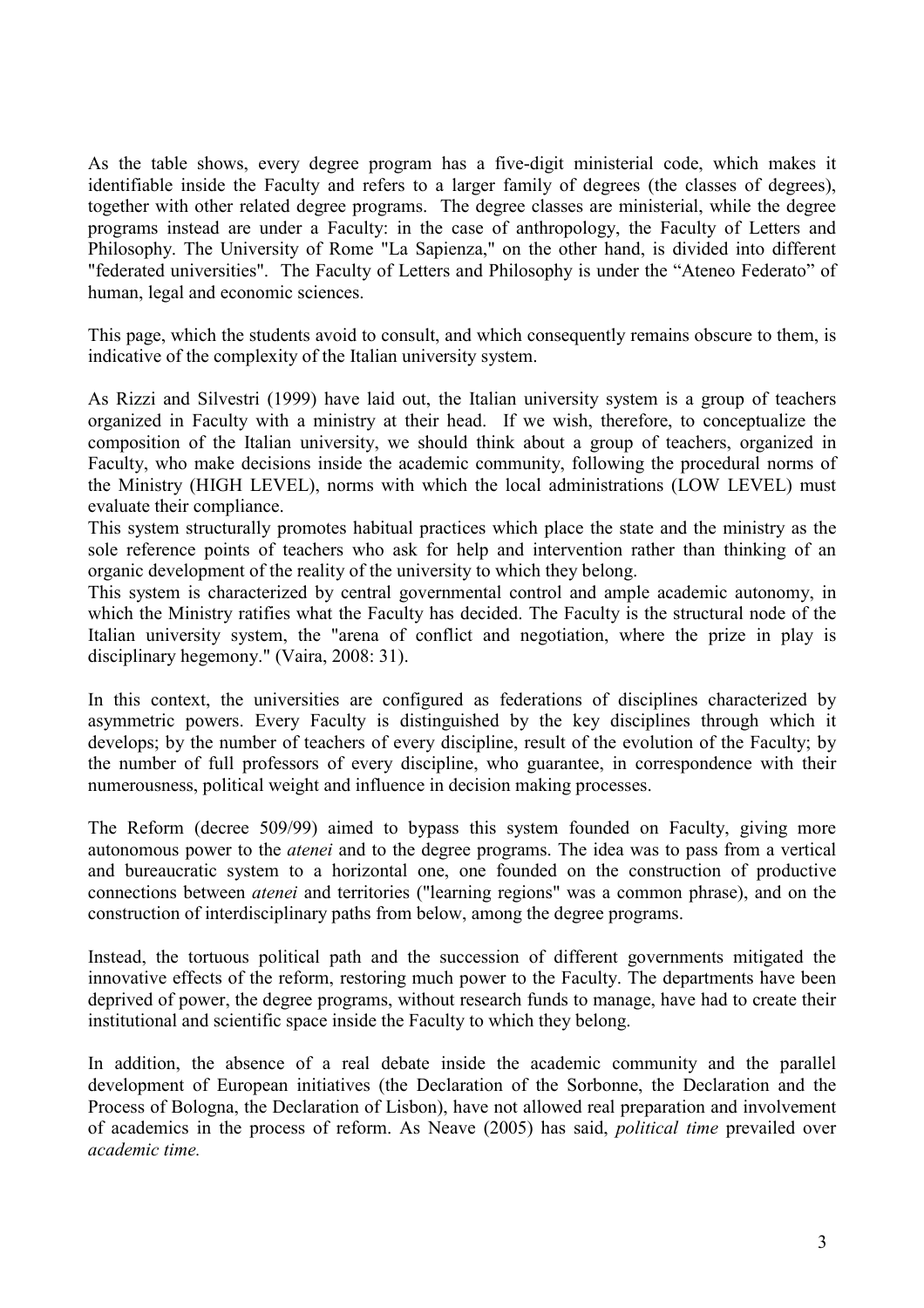The reform was thus perceived as external, as an unneeded invasion from above. As Moscati and Vaira write in the introduction to their text L'università in cambiamento: "Above all there has been a lack of clarity about the aims of the reforms in the context of a world (the academy) which was traditionally unconcerned with the systemic (but also institutional) dimensions of the reality to which it belonged." (2008: 13).

A series of misunderstandings resulted from this lack of clarity, through which the reform has been understood as a directive to modify the academics' own way of teaching and the content to provide to their students, raising cries of the violation of the autonomy in teaching and research. According to the authors, a direct consequence of this has been a separation between the formal realization of the reform, (construction of the programs, attribution of credits) - delegated to those teachers who followed closely the progress of the reform - and the actual result (the new containers ended up containing old contents), which remained the domain of each individual teacher.

While the reform asked the teachers, who were creating a degree program, to think of themselves as a system, through which every measure was presented as a project of the spaces and developments of the discipline, many of them continued to repeat old behaviors and habits, in a manner that did not go beyond the borders or their intellectual and professorial habitat.

These misunderstandings caused an almost ideological opposition between supporters and opponents of the reform.

In the face of this change, the university took on a social dimension, involving teachers, students, journalists, intellectuals, unions, politicians, and entrepreneurs in a debate which took place in newspapers and specialized periodicals, as well as during many conferences. All of these participants, proceeding from their own position and their perceptions of the university, put forth their own solutions, presenting them as objective, attaching themselves to nostalgic portrayals of times past, on the one hand, or calling up images of economy and efficiency on the other.

Both the retreat to a past which is alive only in the memory of those who lived it and who try to resist the changes taking place, and the evocation of a model of businesslike efficiency, are based on a distancing from that which is happening in a particular context in a certain point in history.

In both cases, the university disappears, either into a past remembered as a golden age or into a decontextualized model.

Other questions should be asked instead: Has the reform caused a crisis in the system? What is the nature of the crisis, and how can we emerge from it? What strategies for adapting and regaining equilibrium has the system employed?

It is proposed, in other words, to closely observe how the social actors involved have implemented the reform, how they have interpreted and perceived the changes, and how, in light of the perception of what was happening, they have interpreted the academic life.

In evaluating the implementation of the reform by teachers and the choices of the students, the numerous studies conducted by many institutes of research have spoken of an *irrational* system. My hypothesis is that the introduction of the reform did not accomplish a complete passage from a university of the elite to one of the masses, but has instead created a hybrid system, suspended between tradition and the market, between "petrification" of knowledge in skills to use externally and reproduction of itself in knowledge usable only inside the academic community.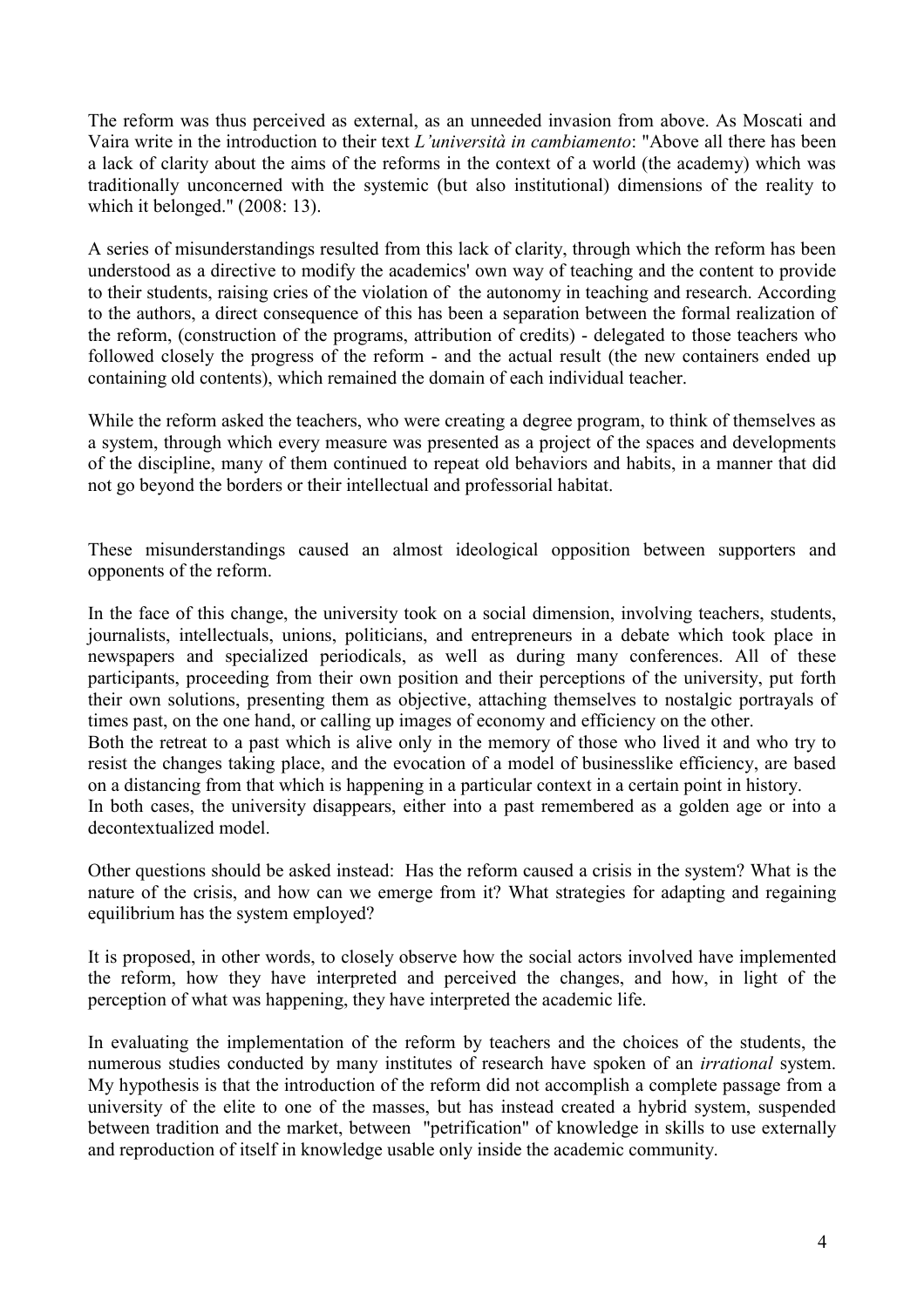## The Introduction of the University Reform for the Undergraduate Anthropology Courses at The University of Rome "La Sapienza."

'The university has changed radically in recent years. Before we were few, anthropology was a discipline among the humane sciences inside the Faculty of Letters. There was very little teaching and to become an anthropologist you had to attend graduate school after graduating. And the teachers could be counted on your hands.

Today, the university is opening itself to the world of work, the degrees have been professionalized. And anthropology, which before was tough like literature or art history, today has to enter into dialogue with sociology, economics, law. Our role as teachers has changed profoundly. We need to be managers, teachers, tutors and researchers as well. We have to do all this at the same time'. (M. Pavanello, president of the degree program in Ethno-Anthropological Disciplines).

'Today we must respect the parameters imposed by the commissions of qualitative evaluation of the degree programs: the more students graduate in three years, the more funds we are entitled to. And to succeed we have to continually monitor ourselves'.

(Prof. A. Lupo, ex-President of the degree program in Theory and Practice of Anthropology).

In the words of the presidents of the two degree programs in anthropology, the university reform is not only a watershed moment. For them, the reform appeared to be a true Copernican revolution, which radically changed structures, times, ways of inhabiting university spaces and criteria for the acquisition of knowledge, and it has transformed what was a specialized major (for graduates with degrees in Philosophy, Letters, or Sociology), into a basic discipline.

In their remarks, there is a clear distinction between a past, focused on the *inside*, and a present projected towards the outside.

The former refers to a closed and self-referential world (the university space), founded on the system of the professorships and on the relationship between master and pupil; the latter looks outside the narrow world of the discipline, and pays attention to relationships with other disciplines, to relationships with the world of work, to compliance with the control of the ministry and the ateneo. Before, it was the discipline that had to conquer always larger academic spaces (at times at the price of vicious internal conflicts), while today, it is the profession of anthropologist that must find a place in the world of work.

In light of the changes introduced, what transformations has the introduction of the Reform caused in the way teaching is conceived, the way two degree programs are organized, the way the perspectives of the demo-ethno-anthropological disciplines have changes? How has the way of interpreting the roles of teacher and student changed? How has the way in which students involved interrogate university space changed?

In 2002 the degree program in Theory and Practice of Anthropology is created (henceforth TPA). It constituted the first level of university education. The next year the specialist degree (second level) in Ethno-anthropological disciplines (DEA) was to be instituted as well, the last step before the doctorate.

As Professor Renata Ago (Professor of Modern History, first president of the degree program in TPA ) recounts:

> AGO I remember that the first year there was great enthusiasm on the part of all the teachers. We felt that we were part of a communal project and at the beginning of a great adventure. There was the idea that we could create something of importance. There was a desire to collaborate and to conceive of education oriented towards the students, presenting the fields of study of anthropology in their variety.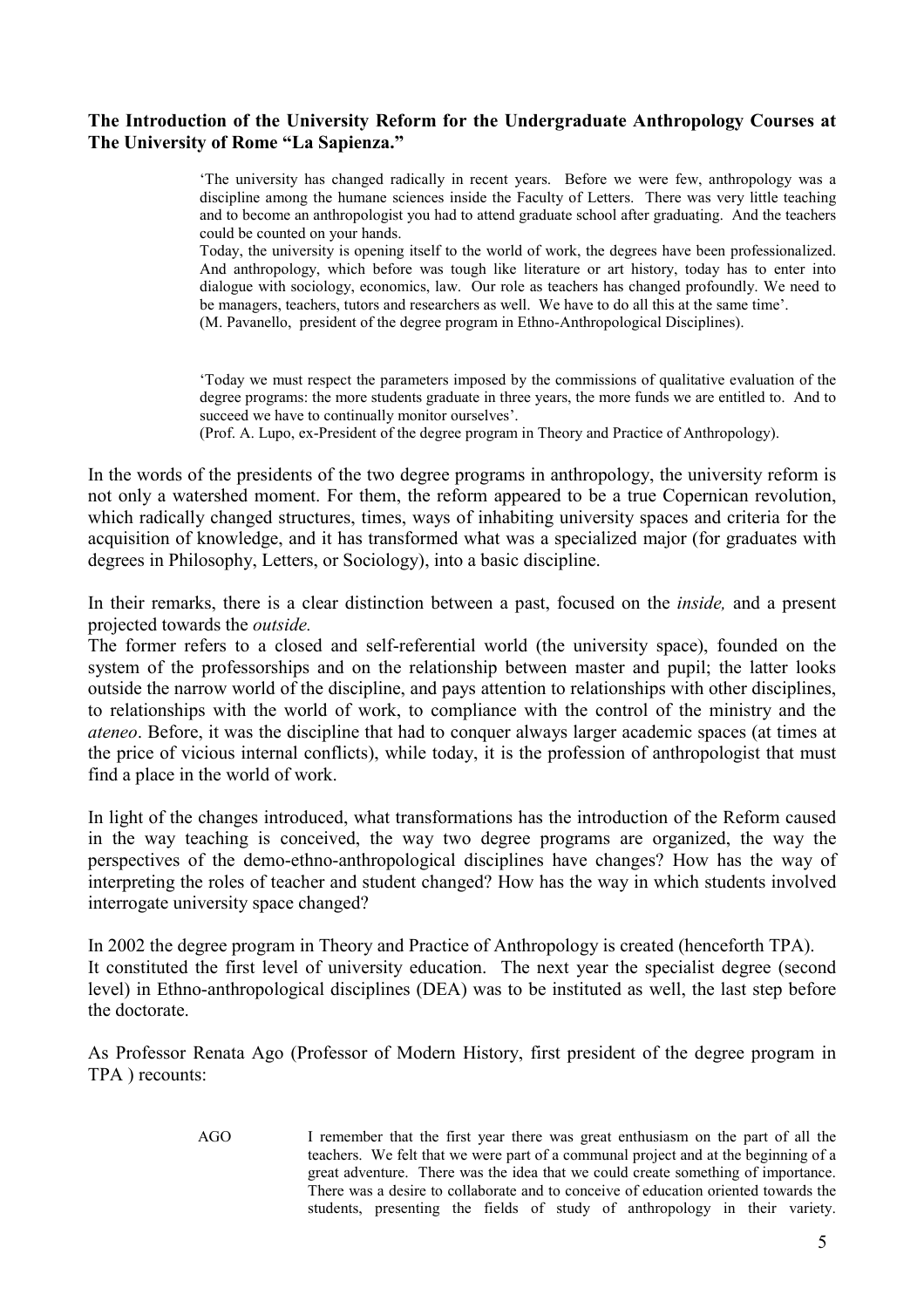Anthropology was finally acquiring visibility and consolidating itself in a degree program.

| ANGELO | How did the degree program come to have its current form?                                                                                                                                                                                                                                                                                                                                                               |  |  |  |
|--------|-------------------------------------------------------------------------------------------------------------------------------------------------------------------------------------------------------------------------------------------------------------------------------------------------------------------------------------------------------------------------------------------------------------------------|--|--|--|
| AGO    | I remember that <i>they</i> (the anthropologists) were unsure if they should place the<br>degree program under the class of the degrees in Cultural Goods, or if they should<br>dialogue with us historians. In the end, they recognized in the four of us historians a<br>background similar to anthropology, and it was decided to create a degree program<br>in which history and anthropology would be in dialogue. |  |  |  |
| ANGELO | And how did the form of the programs of study come to be?                                                                                                                                                                                                                                                                                                                                                               |  |  |  |
| AGO    | In the beginning we were disoriented. It was alien territory. There were these                                                                                                                                                                                                                                                                                                                                          |  |  |  |

AGO In the beginning we were disoriented. It was alien territory. There were these ministerial grids, credits, so many parameters to respect in order to satisfy the criteria for classification by the ministry as a degree program.

Degree classes, ministerial tables, credits: these are the organizing categories imposed by the ministry from above, in accordance with a bureaucratic/administrative logic.

In the view of the legislator, these homologizing taxonomies should have permitted a simple organization and a greater control of the degree programs, thus avoiding the proliferation and excessive fragmentation of such programs.

And thus the anthropologists were unable to freely choose which disciplines to enter into dialogue with. The construction of the degree programs had to be inserted in a schema created by the ministry (the degree classes), and then be evaluated by the Faculty to which they belonged.

The schizophrenic logic of the reform (which on the one hand promotes interdisciplinary and on the other limits it with the rigid structures of the ministerial schema), is made clear in the ministerial table, in the creation of which the anthropologists did not participate.

| <b>ATTIVITA FORMATIVE</b> |                     |                                             |            |                 |  |  |  |
|---------------------------|---------------------|---------------------------------------------|------------|-----------------|--|--|--|
| Attività formative:       | Ambiti              | <b>SETTORI SCIENTIFICO-DISCIPLINARI</b>     | <b>CFU</b> | <b>Tot. CFU</b> |  |  |  |
|                           | <b>Disciplinari</b> |                                             |            |                 |  |  |  |
| di Base                   |                     |                                             |            | 36              |  |  |  |
|                           | Metodologia e       | M-STO/01 - Storia medievale                 | 12         |                 |  |  |  |
|                           | fonti della ricerca | M-STO/02 - Storia moderna                   |            |                 |  |  |  |
|                           | storica             | M-STO/04 - Storia contemporanea             |            |                 |  |  |  |
|                           | Geografia           | $M-GGR/01 - Geografi$ a                     | 4          |                 |  |  |  |
|                           | Antropologia,       | IUS/09 - Istituzioni di diritto pubblico    | 20         |                 |  |  |  |
|                           | diritto, economia,  | M-DEA/01 - Discipline                       |            |                 |  |  |  |
|                           | sociologia          | demoetnoantropologiche                      |            |                 |  |  |  |
|                           |                     | SECS-P/01 - Economia politica               |            |                 |  |  |  |
| Caratterizzanti           |                     |                                             |            | 72              |  |  |  |
|                           | <b>Discipline</b>   | M-DEA/01 - Discipline                       | 52         |                 |  |  |  |
|                           | politiche,          | demoetnoantropologiche                      |            |                 |  |  |  |
|                           | economiche          | SECS-P/12 - Storia economica                |            |                 |  |  |  |
|                           | e sociali           | SPS/03 - Storia delle istituzioni politiche |            |                 |  |  |  |
|                           |                     | SPS/07 - Sociologia generale                |            |                 |  |  |  |

TABELLA MINISTERIALE CORSO DI LAUREA IN TEORIE E PRATICHE DELL'ANTROPOLOGIA (CLASSE DELLE LAUREA IN STORIA N. 38)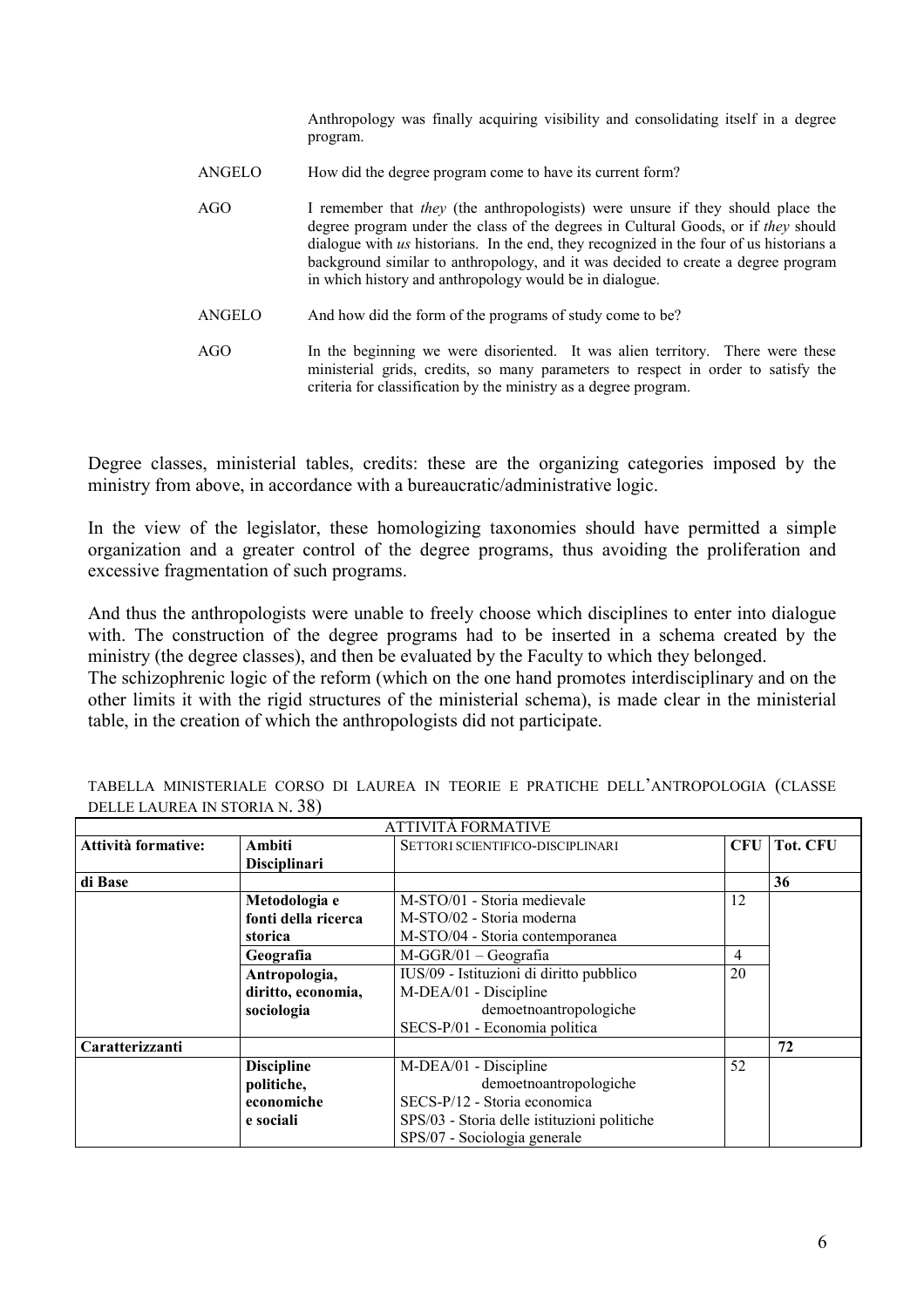|                                         | <b>Discipline</b>                      | M-FIL/05 - Filosofia e teoria dei linguaggi | $\overline{4}$ |                     |
|-----------------------------------------|----------------------------------------|---------------------------------------------|----------------|---------------------|
|                                         | filosofiche,                           | M-FIL/06 - Storia della filosofia           |                |                     |
|                                         | pedagogiche                            | M-PED/01- Pedagogia generale e sociale      |                |                     |
|                                         | e psicologiche<br>Storia moderna       | M-STO/02 - Storia moderna                   | 8              |                     |
|                                         |                                        | M-STO/04 - Storia contemporanea             |                |                     |
|                                         | e contemporanea<br>Discipline storico- | L-OR/17 - Filosofie, religioni e storia     | $\overline{4}$ |                     |
|                                         | religiose                              | dell'India e dell'Asia centrale             |                |                     |
|                                         |                                        | M-STO/06 - Storia delle religioni           |                |                     |
|                                         |                                        | M-STO/07 - Storia del cristianesimo e       |                |                     |
|                                         |                                        | delle chiese                                |                |                     |
|                                         | Storia e civiltà                       | L-OR/10 - Storia dei Paesi islamici         | $\overline{4}$ |                     |
|                                         | dell'Africa,                           | L-OR/23 - Storia dell'Asia orientale        |                |                     |
|                                         | dell'America,                          | e sud-orientale                             |                |                     |
|                                         | dell'Asia                              | SPS/05 - Storia e istituzioni delle         |                |                     |
|                                         |                                        | Americhe                                    |                |                     |
|                                         |                                        | SPS/13 - Storia e istituzioni dell'Africa   |                |                     |
|                                         |                                        | SPS/14 - Storia e istituzioni dell'Asia     |                |                     |
| Affini o integrative                    |                                        |                                             |                | 20                  |
|                                         |                                        |                                             |                |                     |
|                                         | <b>Discipline</b>                      | L-FIL-LET/10 - Letteratura italiana         | 12             |                     |
|                                         | letterarie                             | L-FIL-LET/11 - Letteratura italiana         |                |                     |
|                                         |                                        | contemporanea                               |                |                     |
|                                         |                                        | L-FIL-LET/12 - Linguistica italiana         |                |                     |
|                                         | <b>Discipline</b>                      | GEO/01 - Paleontologia e paleoecologia      | 8              |                     |
|                                         | storico-artistiche                     | L-ART/02 - Storia dell'arte moderna         |                |                     |
|                                         |                                        | L-ART/03 - Storia dell'arte contemporanea   |                |                     |
| Ambito aggregato<br>per crediti di sede |                                        |                                             |                | 16                  |
|                                         | <b>Discipline</b>                      | BIO/08 - Antropologia Fisica                | 16             |                     |
|                                         | linguistico-                           | L-ART/05 - Discipline dello spettacolo      |                |                     |
|                                         | letterarie                             | L-ART/07 - Musicologia e storia             |                |                     |
|                                         | (crediti di sede)                      | della musica                                |                |                     |
|                                         |                                        | L-ART/08 - Etnomusicologia                  |                |                     |
|                                         |                                        | L-FIL-LET/14 - Critica letteraria e         |                |                     |
|                                         |                                        | letterature comparate                       |                |                     |
|                                         |                                        | L-LIN/01 - Glottologia e linguistica        |                |                     |
|                                         |                                        | M-GGR/02 - Geografia economico-             |                |                     |
|                                         |                                        | politica                                    |                |                     |
|                                         |                                        | M-FIL/02 - Logica e filosofia della scienza |                |                     |
|                                         |                                        | M-FIL/04 - Estetica                         |                |                     |
|                                         |                                        | M-PSI/01 - Psicologia generale              |                |                     |
|                                         | <b>TIPOLOGIE</b>                       |                                             |                | <b>CFU</b> TOT. CFU |
| Attività formative:                     |                                        |                                             |                | 36                  |
| <b>TOTALE</b>                           |                                        |                                             |                | 180                 |
|                                         |                                        |                                             |                |                     |

As can be seen from the table, it is divided into four categories: discipline di base, discipline caratterizzanti, discipline affini and crediti di sede. Every category is in turn divided into subcategories. Inside each subcategory are inserted the disciplines (chosen from a group determined by the ministry), among which the students must choose to create their course of studies, with the according number of credits.

The category of "*base"* contains disciplines common to the degree program which belong to class 38 in all of Italy. In the case of Rome, there are three degree programs which belong to this family: history, anthropology and history of religion.

The "*caratterizzanti*" category characterizes the degree program with respect to other programs belonging to the same class: the margin of choice consists of the greater number of credits reserved to anthropology as opposed to history or history of religion.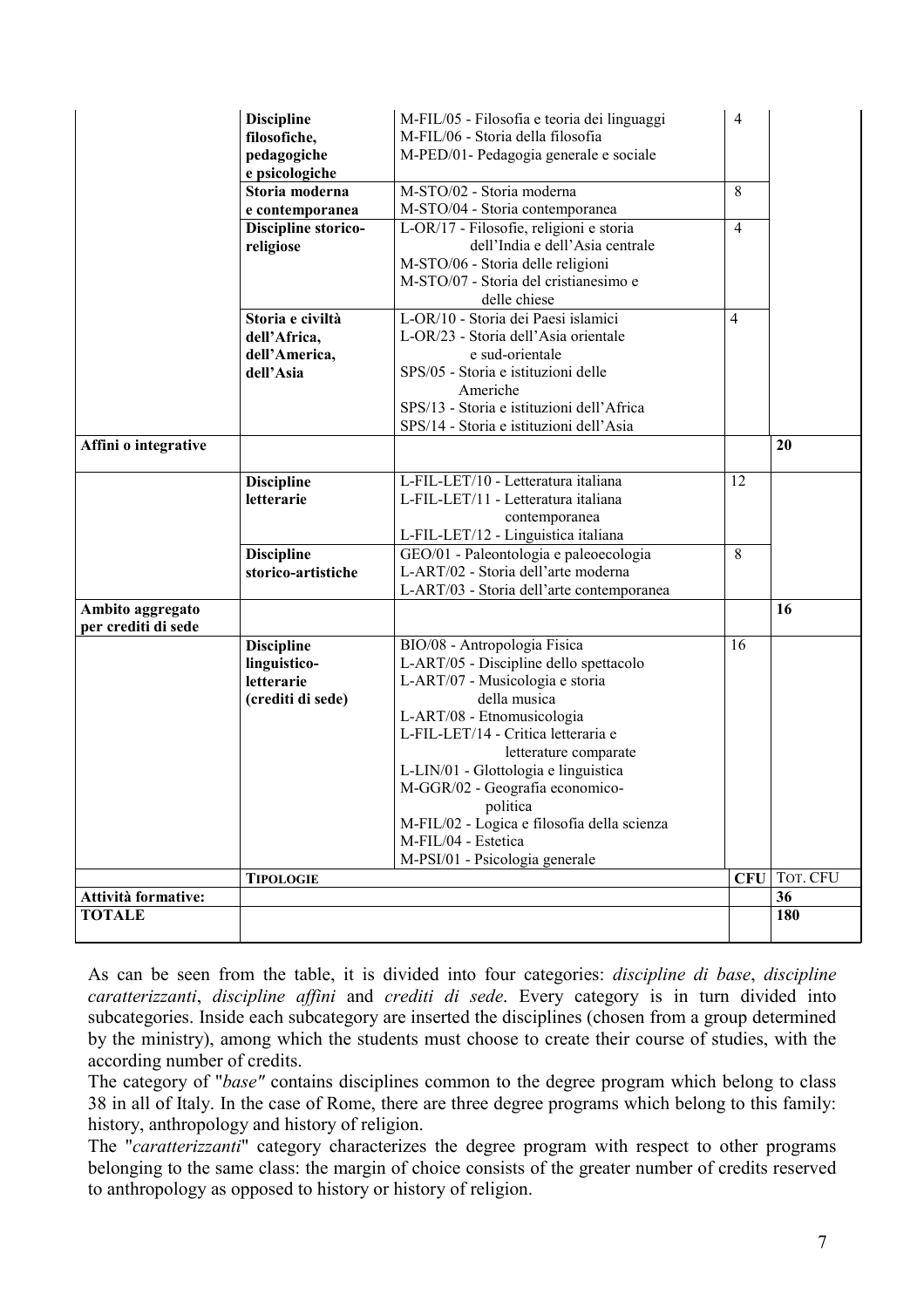The "affini" category marks another dimension of the degree program with respect to other programs in the same degree class but belonging to another Faculty: we are in Letters, and thus it is assumed that a student enrolled in this Faculty must take exams in Italian literature, linguistics, or art history.

The "*crediti di sede*" mark out the specifics of the degree program with respect to other anthropology programs inside the same ateneo. The disciplines in this category reflect the traditional of Roman and Italian anthropological studies: it contains credits in physical anthropology<sup>2</sup>, ethnomusicology, linguistics and psychology.

In a system this rigid, the sphere of action for the creation of a course of study which would take into account the tradition of anthropological studies and its applied fields was reduced. In the students' view, the essential goal of the project was lost amid the fragmentation of the many exams to be taken, exams at times perceived as disconnected from anthropological study.

The scientific pursuit of knowledge has been squeezed between academic/bureaucratic and economic/efficiency levels.

The crucial point was the relationship between an academic program oriented towards the transmission of skills that would be immediately usable in the world of work and recognizable to the graduates themselves, versus a program oriented towards the transmission of a profoundly sophisticated and reflective body of knowledge (like anthropological knowledge).

As Alessandro Simonicca, a teacher of cultural anthropology at the University of Rome, writes:

On the institutional level, this amounts to understanding to what extent it is more rigorous to reconstruct communities of teachers and learners in the universities, in the medieval manner, or on the other hand to focus education on creating a common base from which graduates can then continue in varied directions.<sup>3</sup>

Underlying the words of the Roman teacher is the more specific question of what role the university should have: if it should continue in the scholastic tradition which holds the graduates close to itself in the teacher-student relationship, or if it should open itself to the outside world and offer its students theoretical and methodological baggage that can be used in the world of work.

The move to a skills-based pedagogy means, for anthropology, the successful joining of the spheres of knowledge, know-how and knowing how to be. For a discipline whose mastery derives from a long apprenticeship, this means bridging the gap between what an anthropologist must know how to do, and what he must know how to be.

In his book Careers in Anthropology, Omohundro (1997) distinguishes, in two tables, the skills which an anthropologist must master (for example, know how to draw maps, to conduct interviews to obtain information on the attitudes, behaviour and knowledge of subjects or social groups, to cooperate in groups of ethnographic or archaeological research, etc.), from social-relational skills (for example, social agility - the ability to rapidly learn the rules of the game in unusual situations, in order to be more readily accepted -, observation, planning, accuracy in interpreting behaviour, etc.) that the anthropologist can acquire during his long apprenticeship.

It is a question, especially in the second table, of "qualitative skills" which refer to a theoretical structure aimed at the gaining of implicit, hidden, or not apparent knowledge, an objective which qualitative social (or sociological) research has attempted to pursue for a long time.

<sup>&</sup>lt;sup>2</sup> For a brief overview of the teaching of anthropology in Italy, see Viazzo, 2002.

<sup>&</sup>lt;sup>3</sup> Simonicca, A (2006), Quindici anni dopo, [www.antropologie.it](http://www.antropologie.it/)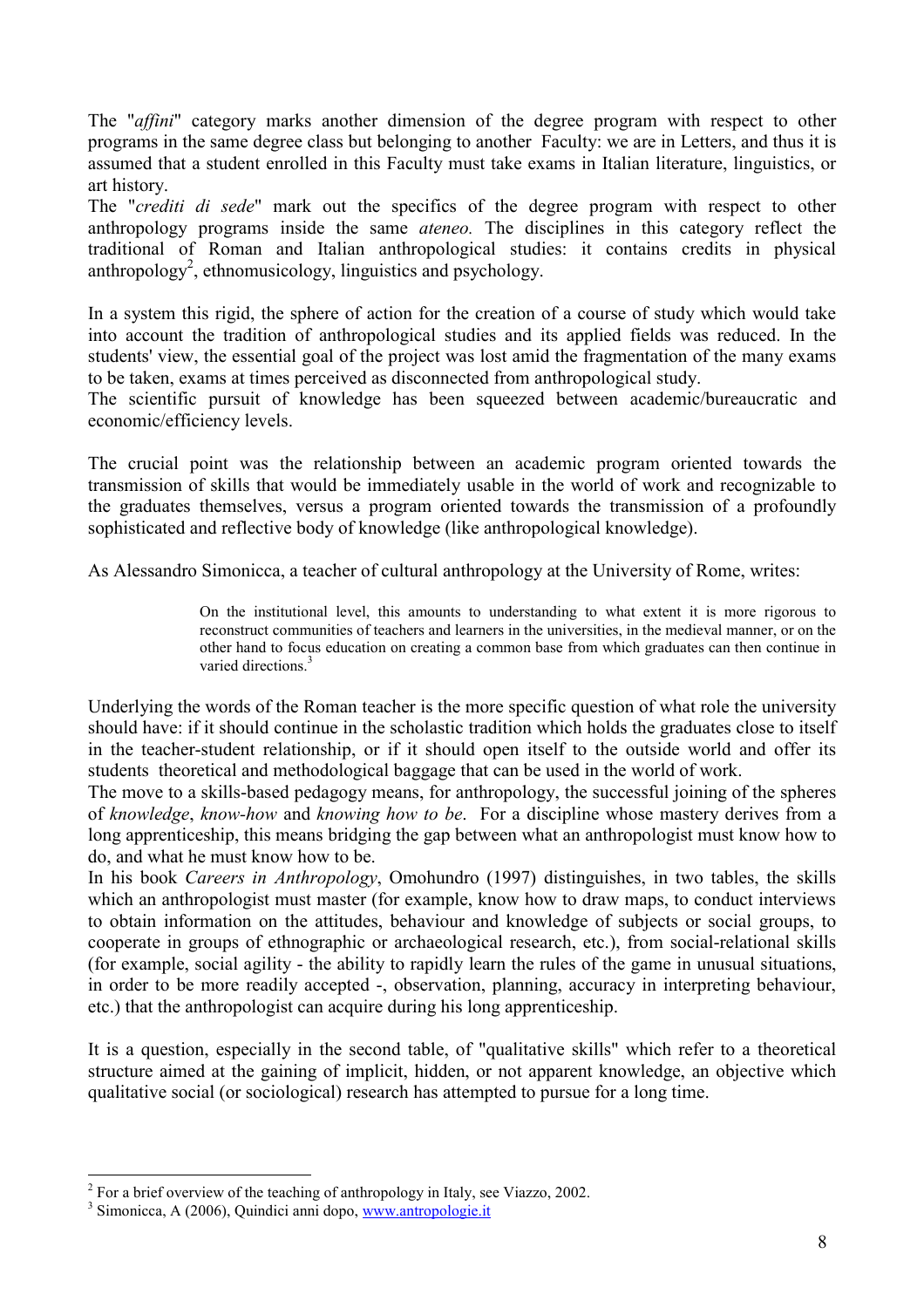Making reference to Omohundro's tables, Simonicca (2006) suggests that we not confuse the skills which a *graduate* will have mastered at the end of university studies with the social-relational abilities which an anthropologist acquires only after a long process of study and research.

In other words, a graduate in anthropology will be able to call himself an anthropologist only when he is able to employ the complex theoretical and methodological baggage of his discipline, and he is able to make a good fieldwork.

From this point of view, the apprenticeship is an essential moment for acquiring these abilities.

'When I arrived in Rome, I was asked to define the field of university trainings and I began to imagine a map of the urban environment in which the intercultural or multicultural dimension would be evident. One must roll up one's sleeves, I was told, because, in contrast with the strong interest for the "traditional" provincial and regional zones, the Capital did not seem like such a pleasure to the anthropologists. Translated in other terms, it meant studying modernity. And what object was more nearby than the city? (...) To map the anthropological spaces of the Capital… an interesting project, but with what criteria? ' (Alessandro Simonicca)

The planning of practical training experiences, with agencies, museums, associations, NGOs, hospitals and ex-asylums, challenged Italian anthropology to confront an *anthropology of home* (rather than an anthropology at home) and an environment (as will be seen later) which associated with anthropology images of the *exotic*, the *primitive*, and the *bizarre*.

Instead, in the creation of courses of study, teachers have preferred to teach the history of national and international anthropological studies, reproducing in their units the subjects and areas of interest to them<sup>4</sup>, rather than conceiving a "skills-based pedagogy" which would involve more time for practical research activity and for the use of reflective methods, as in the case of Joyce, discussed by Simon Coleman and Bob Simpson in the volume edited by Dorle Dracklè and Iain Edgars (Coleman and Simpson, 2004).

Through the years students have been advised to put off their first fieldwork until the second-level degree, orienting the students from the beginning to view their course of study as a five-year apprenticeship.

## "Similarity is an institution": the degree program in Ethno-anthropological Disciplines as a learning community?

In her book How Institutions Think, the anthropologist Mary Douglas writes that only institutions can define identity. Although she holds the capacity for individual choice to be fundamental, Douglas reaffirms that shared categories determine the limits of individual choice and that categories can become shared precisely because they are institutionalised, that is connected to social relations which have been formalized and inscribed in the larger order of the *social universe*, of *nature* and of the cosmos.

Institutions produce functional and symbolic classifications, taxonomies, spaces of identity within which it is possible to view oneself.

In this sense, the first level (TPA) and second level (DEA) degrees - considered by the Reform as two separate moments with different aims<sup>5</sup>, interpreted by teachers as an uninterrupted five-year process of anthropological apprenticeship - have permitted students to feel earlier on that they belong to a community of study, that they are participants in a common endeavour, to critically engage with theoretical and research-related developments in their field , and also (encouraged by their apprenticeship experience) to ask questions about future employment.

 4 From American Studies, to African Studies, to the Ethnology of the Mediterranean.

<sup>&</sup>lt;sup>5</sup> The former directed towards professionalisation, the second understand as a first step on the way to an academic career.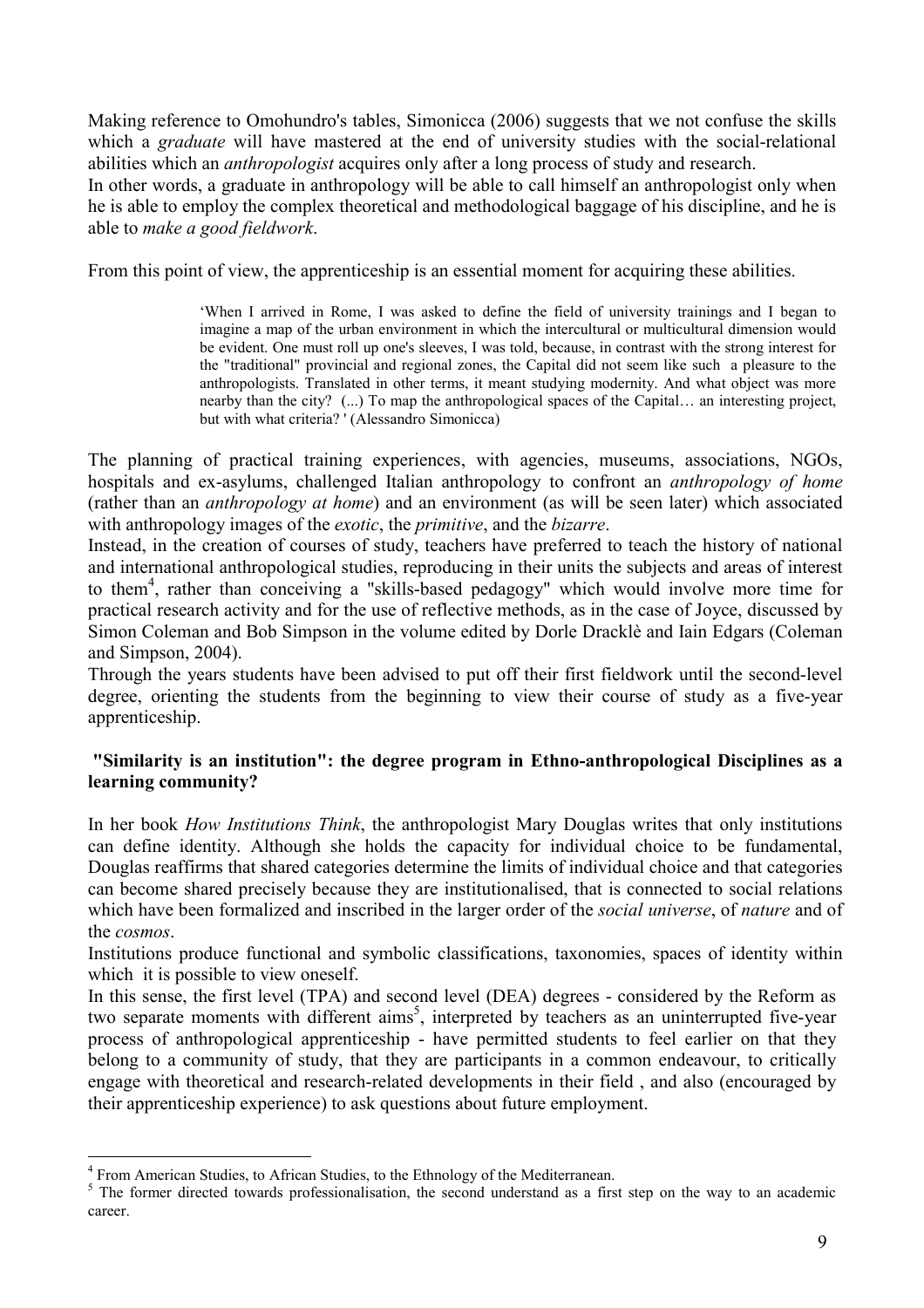In his study on the acquisition of disciplinary knowledge by students of physics and management, Jan Nespor (1990) argues that a university curriculum characterized by *density* and *rigidity* causes the students to spend more time together and to shape a shared image of the discipline and of their career. Curricular pressure therefore produces the conditions through which students assimilate the socio-academic relationships of the discipline. The more schooling there is, the more academic dispositions are absorbed.

Programs in physics work to organize the academic world of the students in such a way that the knowledge of physics and career success are understood as tightly linked to the academy and to the resolution of academic problems. Students of physics, continues Nespor, perceive themselves as physicists as a result of their experiences of academically-oriented peer groups. "What physics curricula have done," he writes, "is to create structural pressure for the development of friendships or "strong links" (...) oriented towards the accomplishment of academic goals." (ibid:221)

The management program, on the other hand, characterized by lower density, is less academically oriented. Unlike physics, the degree program pushes the students to interact with the non-academic side of the program and to think about their professional future in extra-academic networks.

Nespor's analysis raises again the choice faced by the anthropologists involved in the creation of first and second level degree programs. The choice between a more academic orientation and one more open to the territory concealed a split between two ways of conceiving the discipline, the use of its knowledge, the aims of research.

However, in my opinion, Nespor pays little attention to individual paths and ways of interpreting courses of study, and to disciplinary dynamics. In this respect, I consider the concept of situated learning articulated<sup>6</sup> by Lave and Wenger (1991) to be more helpful.

The first-level degree represents the moment of self-orientation inside the university space. The first apprenticeship consists of familiarizing oneself with the credit system, with the course table, with the teachers of the degree program. The structure of the schedule of lessons, the preparatory quality of the courses of the first and second years (in the latter of which there is more freedom of choice), and the restrictions of the ministerial tables function to create a horizontal form of attendance. Students attend classes together, exchange notes, compare themselves with their peers on the first nodes of the discipline they meet. With regard to the teachers there is a reverential awe which manifests itself in silence which becomes evident when students participate to specialized seminaries.

The second-level degree represents a break from the three-year degree. The reciprocal attention of teachers and students changes, and students begin to form part of a learning community (Lave, J. e Wenger, E., 1991). In such a community, knowledge, linked to learning, is located in a relational space between teachers and learners, in which "the discents, acquiring skills and situated knowledge, and learning the rules of the game, become part of a community of practice (ibid: 29), in which learning is participated and negotiated.

The training, no longer pre-professional like those in the three year degree, is an opportunity for preparation for research, and is directed towards the thesis; the students choose as tutor the teachers with whom they graduated or those whose field or research is near to their interests; with the thesis readers a relationship of identification-assimilation begins to establish itself. The professor is seen as a juncture which can open a network of relationships (professional and scientific, directed both

<sup>&</sup>lt;sup>6</sup> More than a mere "learn on the spot" or "learn by doing," learning for Lave and Wenger is inseparable from social practice. The idea of "situated learning" is a bridge between a point of view in which cognitive processes are more important (practice is the replicating application of what has been learned) and another in which learning is firmly incorporated in practice (one learns by doing). In this respect, learning goes beyond apprenticeship; rather than "stealing with the eyes," it is a process of reflection, the acquisition of the consciousness of what one is doing.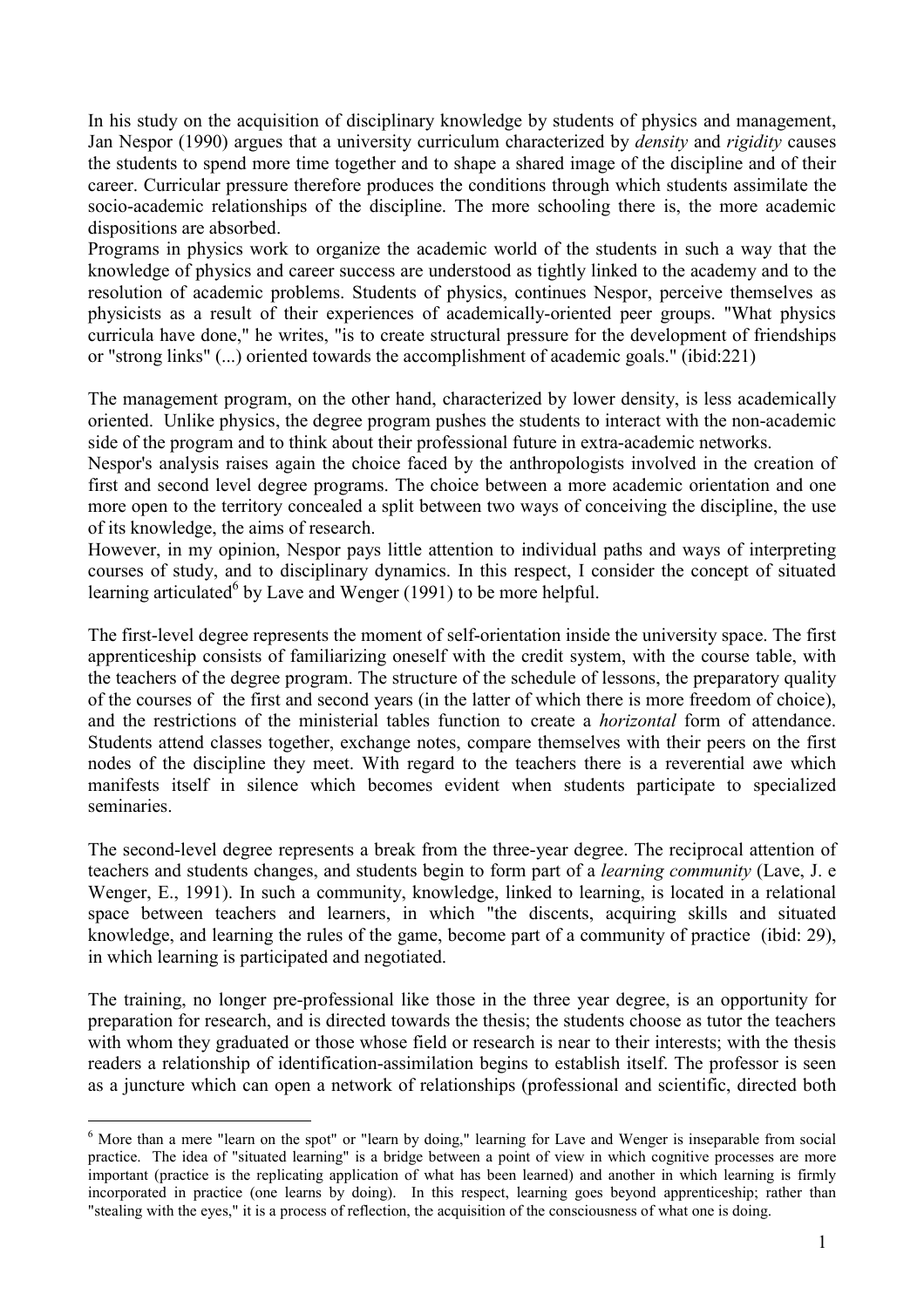towards the applied world and the scientific community). The mode of university attendance changes: from the students - who begin to see themselves as "researchers," participants in the dynamics of an environment like that of Italian anthropology, united on a common path - is requested active participation, the study of texts in foreign languages, the writing of papers, involvement in the first research activities.

From the three year degree, where their relationship with anthropology is intimate, linked to texts for exams and to familiarization with the themes of the discipline, students pass to specialized work, where the relationship becomes social, linked to the sense given to their own experience (*local*) which then resonates with the perception of scientific issues and disciplinary epistemological issues  $(global)$ .

Intimate (belonging to a community of learning), local (one's own role in the world, explanation of events and immediate responses), global (theoretical knowledge to be articulated) are the three levels that have emerged from interviews with the students. These give sense to their own experience and to their perception of their future. Changing positions and perspectives is part of the trajectories of learning of those involved in the process of developing identities and forms of belonging to the anthropological community.

This process of acquiring a sense of belonging has awakened among the students a reflection on the extra-academic professional spaces of the discipline, and on what aspects anthropological knowledge should base itself.

In 2003 a group of students in the DEA degree program attempted to create an association to work in the applied spheres identified by means of the apprenticeship experiences. The debate which arose among those students led in November of the following year to the organization of a conference<sup>7</sup>, which was to involve all the interlocutors in the changing university: students, faculty, association representatives, NGOs and institutions.

As two student organizers of the conference write in its Acts:

'During the three days of Ascoltare le voci we tried to "bring out" the experiences and professional aspirations which emerged during our time as students, with the intent to make clear the effective presence and the potential applicability of anthropological skills in the world of work, that is with the double aim of, first, throwing doubt on the pessimistic and widely-help opinion that there is no place for anthropology in our society, and, second, to demand a more informed perspective on the part of the institutions (...) we tried, in other words, to renew the need of greater interaction with the world outside the university and to draw attention to the presence of a gap and a sometimes difficult communication between university education and a society undergoing a transformation.' (Demichelis e Meloni, 2006: 291 - 292).

As a result of this conference were born "Alter", a magazine of students of the department; the site "Antropologie" (whose experience was then translated into the constitution of the "Anthropolis" association, formed by young graduates and doctoral graduates in anthropology, which has done research on urban anthropology for the city of Rome), which had as its thematic focus the public uses of anthropology; and the informal group "Esquilino Plurale," which has done research in the Esquiline district, the multicultural quarter of Rome.

## Which Anthropology? The Viewpoint of the "Employers"

<sup>&</sup>lt;sup>7</sup> Voluntarily held at one of the places where some of the students had done their apprenticeships: the former insane asylum of Santa Maria della Pietà.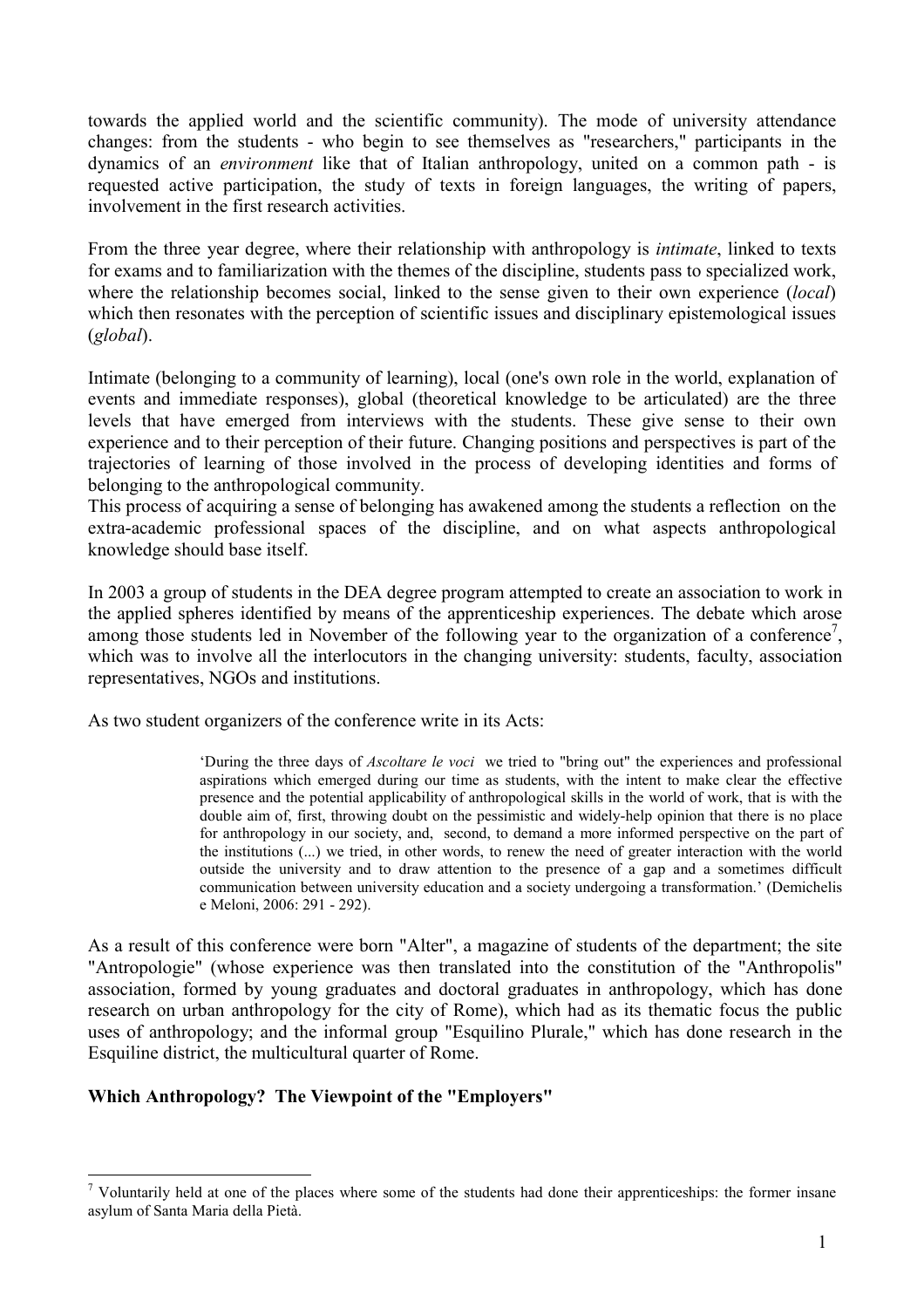In 2005 some students of the course of applied anthropology, taught by the anthropologist Patrizio Warren, conducted a research on anthropology and work, interviewing anthropologists, employees of NGOs, and non-university institutions, and the so-called "employers".

This research, whose results were never published, testifies to the gap existing between university education and the world of work, between the knowledge offered by the former and the skills requested by the latter, between the objectives of one and the language of the other.

In reading the interviews with the employers, it appears that the problem is not only that of a difficult placement in the world of work, but also a question of professional identity, because of the difficult definition of the boundaries of the realm and the methodology of anthropology.

As Losi (OIM) says, in his interview, "anthropology should be able to better define what it is in terms of the world of the non-anthropologist, and its own usefulness in many sectors."

Nourished on the myth of the exotic and of pure research, almost all of the interviewees emphasized how anthropologists are difficult to manage in the limits of short-term projects. The theoretical aspect should, instead, give way "to something concrete, something more direct for the groups for which they are working," to "research, as long as it always has a practical and concrete aspect for the population with which the research is conducted<sup>8</sup>.

In such an environment, where anthropologists receive jobs as *facilitators* (interview with Caprara, Asp), trainers, evaluators, researchers, mediators, cultural-planners (interview with Mariotti, Museo Nazionali Arti e Tradizioni Popolari) e *capacity-builders* (interview with Losi, OIM) and where the dimension of "know-how" in the field becomes central, the degree in anthropology is of little relevance. The degree – probably because of the education unbalanced in the direction of the theoretical aspects of the discipline and long-term ethnographic research - is not considered a professional credential.

In the words of Mariotti and Goletti

'There is no recognition for figures with the professional profile of anthropologists.[...] The Ministry has never recognized us [...]. In the current labour market, there is no market exclusively for anthropologists; there is a labour market in which anthropologists have much to offer.<sup>9</sup>.

'Anthropology is not part of the demanded professional qualifications; it is something extra which helps the carrying-out of the usual activities. $10^{\circ}$ .

As Shore has written, (1996: 2), anthropologists employed in this sectors renounce the label of anthropologist.

The words of the employers recall a celebrated passage, already quoted by Pietro Clemente (1991) in the Acts of Professione Antropologo, and born from the imagination of Charles L. Dodgson: the encounter between Alice, the Gryphon, and the Mock-Turtle. Alice is a girl forced by the unpredictable reality in which she travels to continually change dimension, context and state of consciousness; the other two are fantastic figures, which she would never have thought to have encountered, and much less would have imagined to be able to carry on a dialogue with. As

<sup>&</sup>lt;sup>8</sup> Interview with Gentile, Ministry of Foreign Affairs

<sup>&</sup>lt;sup>9</sup> Interview with Mariotti, Museo nazionale arti e tradizioni popolari

<sup>&</sup>lt;sup>10</sup> Interview with Goletti, Movimondo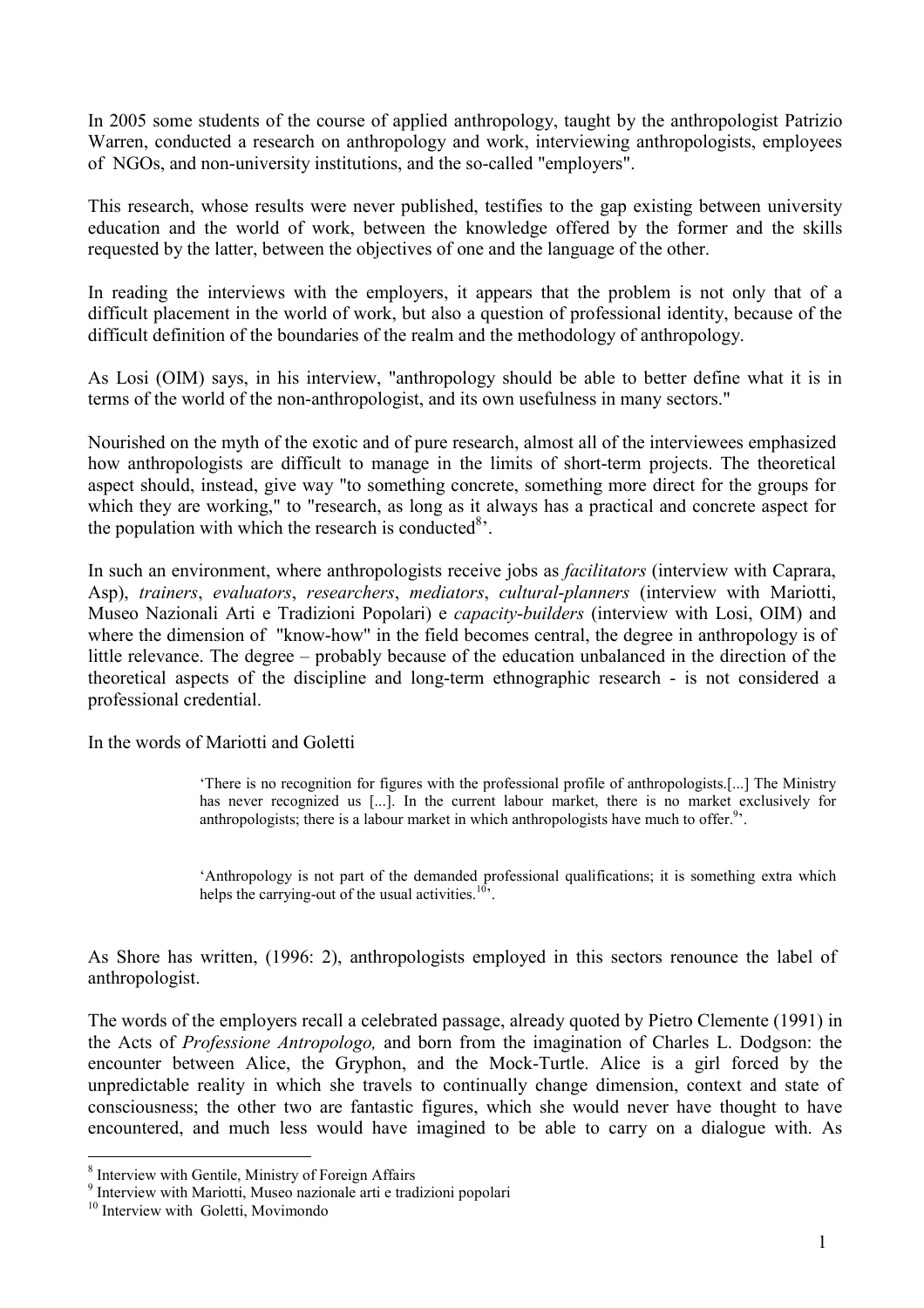Demichelis and Meloni write, 'Alice reflects the condition of "us anthropologists," heterogeneous even in their epistemological state, changeable, placed in a difficult situation of transformation, but a situation which by impelling them to travel makes possible "mythical" and unexpected encounters and thus a more advanced consciousness' (Demichelis e Meloni, 2006: 295).

The encounter between the three characters represents as well the difficult dialogue between academics, applied anthropologists and the world of work, not only about the definition of the figure of the anthropologist, but also the construction of a common language.

At the end of May in Matera was held, the first conference of the ANUAC, the newly-formed association of Italian teachers of cultural and social anthropology, with the evocative title: "Anthropological Knowledge, Media and Civil Society in Contemporary Italy"

The conference, during which alternated talks by well-established professors and young and precarious researchers, focused on certain specific themes: the difficulty of anthropology's achieving recognition in a period in which there is a great need of workers in social fields; the difficulty of recruitment; the epistemological crisis of a body of knowledge in search of identity; the issue of the relationships with other disciplines; the difficulty of rendering accessible a very sophisticated body of knowledge.

In a moment in which anthropology has become a force which causes other disciplines to mingle and mingles in turn itself, its knowledge should be safeguarded and promoted. The question is one of terminology (control the vocabulary), epistemology (reconstruct the threads of that rug which constitutes the anthropological paradigm) and politics (that is, the perception and the social spaces that the discipline will manage to conquer).

We seem to be witnessing, now in Italy, the crisis which French sociology confronted in the 1960s, when in order to gain recognition, it distanced itself from academic research to being empirical applied sociology. In a climate of severe crisis the conversion to the numerical and to the statistical was perceived as a stabilizing link to the scientific.

As Pierre Bordieu observed in Mitosociologia, from that moment, the sociologists changed their mode of self-representation: 'When sociology, which had been until then an almost exclusively academic discipline, becomes an applied sociology, responding to the demands of a bureaucracy, public or private, it tends not only to lose its own liberty, its own freedom in research choices, and to study the problems which its clients pose it; owing its issues and its financial funds to a bureaucracy and considering the administrative apparatus as a privileged object, sociology is more apt then ever to become bureaucratic sociology or sociological administration [...] To gain recognition for a discipline whose legitimacy is still contested and to evade the accusation of futility, of uselessness traditional in authorities, certain sociologists tend to identify themselves prospectively with the expectations of a public which is at the same time their privileged object, eventually reducing the sociology of bureaucracy to a specular image of the image of bureaucracy that the bureaucrats create for themselves.' (Bourdieu,  $1971: 74 - 76$ ).

The analogies between the experiences of French sociology in those years and the experiences of contemporary Italian anthropology (while keeping in mind the distinct spatial and temporal contexts), are evident.

We must ask ourselves whether to make ourselves desirable for the market will mean sacrificing the understanding of the individual in the name of generalization (more or less rigorous, more or less formulable in mathematical language), to mark our a different paradigm<sup>11</sup>, which substitutes for the

 $\overline{a}$ 

<sup>&</sup>lt;sup>11</sup> "We could compare," writes Carlo Ginzburg in his essay Spie. Radici di un paradigma indiziario, 'the threads which make up this research to the threads of a rug. The rug is the paradigm which we have variously called, according to the context, venatory, divinatory, evidentiary or semiotic. " (Ginzburg, 1986: 184)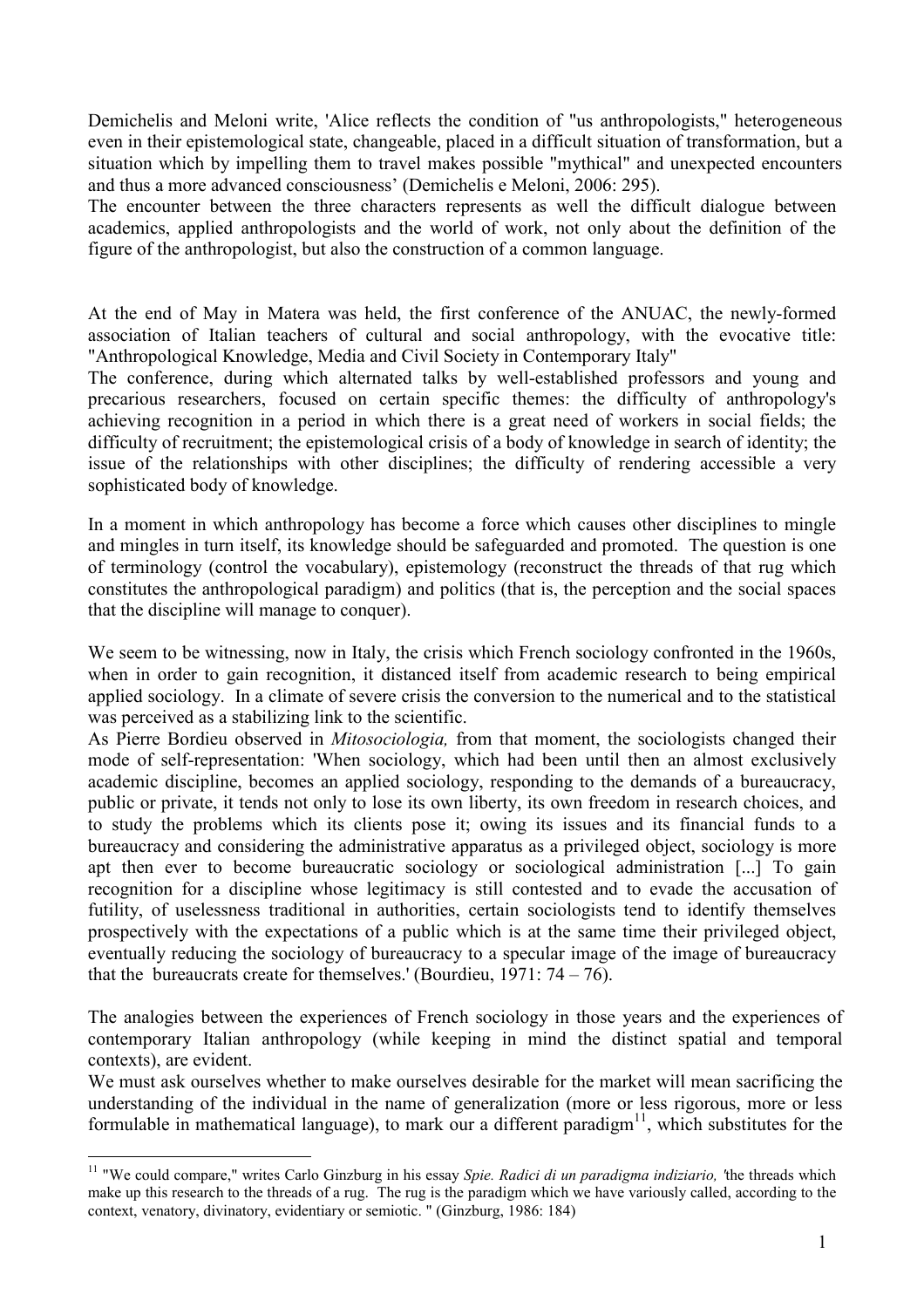lynx's  $eye<sup>12</sup>$  and the clinical eye - which identifies the symptoms, discovers the tracks, reads the signs and permits us to decipher through these windows the shadowy regions of an opaque reality the number and the measurements of mathematics.

# References:

Becher, T. & Trowler, P. R. (2001), Academic Tribes and Territories: Intellectual Enquires and the Culture of Disciplines, Buckingham: Srhe/Open University Press

Bourdieu, P. (1971), Mitosociologia, Firenze: Guaraldi

Demichelis, C. & Meloni, P. (2006), 'Qualeantropologia',in L. Faranda, Ascoltare le voci (atti del convegno), Roma: Aracne: 291 - 299

Douglas, M. (1986), How Institutions Think, Syracuse University Press

Dracklè, D. & Edgar I. R. (2004), Volume 2. Current Policies and Practices in European Social Anthropology Education, Oxford: Berghan

Geertz, C. (1988), Works and Lives: The Anthropologist as Author, Stanford; trad. it., Opere e vite. L'antropologo come autore, Bologna: Il Mulino, 1990

Ginzburg, C. (1986), Miti, Emblemi, Spie, Torino: Einaudi

Lave, J.& Wenger, E. (1991), Situated Learning: Legitimate Peripheral Partecipation, Cambridge: Cambridge University Press

Moscati, R. & Vaira, M. (2008), 'Introduzione', in R. Moscati & M. Vaira, L'università di fronte al cambiamento, Bologna: Il Mulino: 7 - 21

Neave, G. (2005), Euro-philiacs, euro-sceptics and europhobics: Higher education policy, values and institutional research, Tertiary Education and Management, 2

Nespor, J. (1990), 'Curriculum and Conversion of Capital in the Acquisition of Disciplinary Knowledge', Journal of Curriculum Studies, 22 (3): 217 - 232

Omohundro, J. T. (1997), Careers in Anthropology, Mayfield Publishing Company

Rizzi, D. & Silvestri, P. (1999), 'Mercato, concorrenza e regole nel sistema universitario italiano. Riflessioni in margine ad un articolo di H. Hansmann', Mercato, concorrenza, regole, 4

Shore, C. (1996), 'Anthropology's Identity Crisis: The Politics of Public Image', Anthropology Today, 12 (2): 2 - 5

Simonicca, A. (2006), 'Quindici anni dopo', [www.antropologie.it](http://www.antropologie.it/)

Vaira, M. (2008), 'L'organizzazione universitaria alla prova della riforma', in R. Moscati & M. Vaira, L'università di fronte al cambiamento, Bologna: Il Mulino: 23 - 51

 $\overline{a}$ <sup>12</sup> "Vision, symbolized by the lynx with the proud gaze which decorated the seal of the Academy of Federico Cesi, became the privileged organ of those disciplines to which was precluded the suprasensory eye of mathematics. " (Ibid: 179)